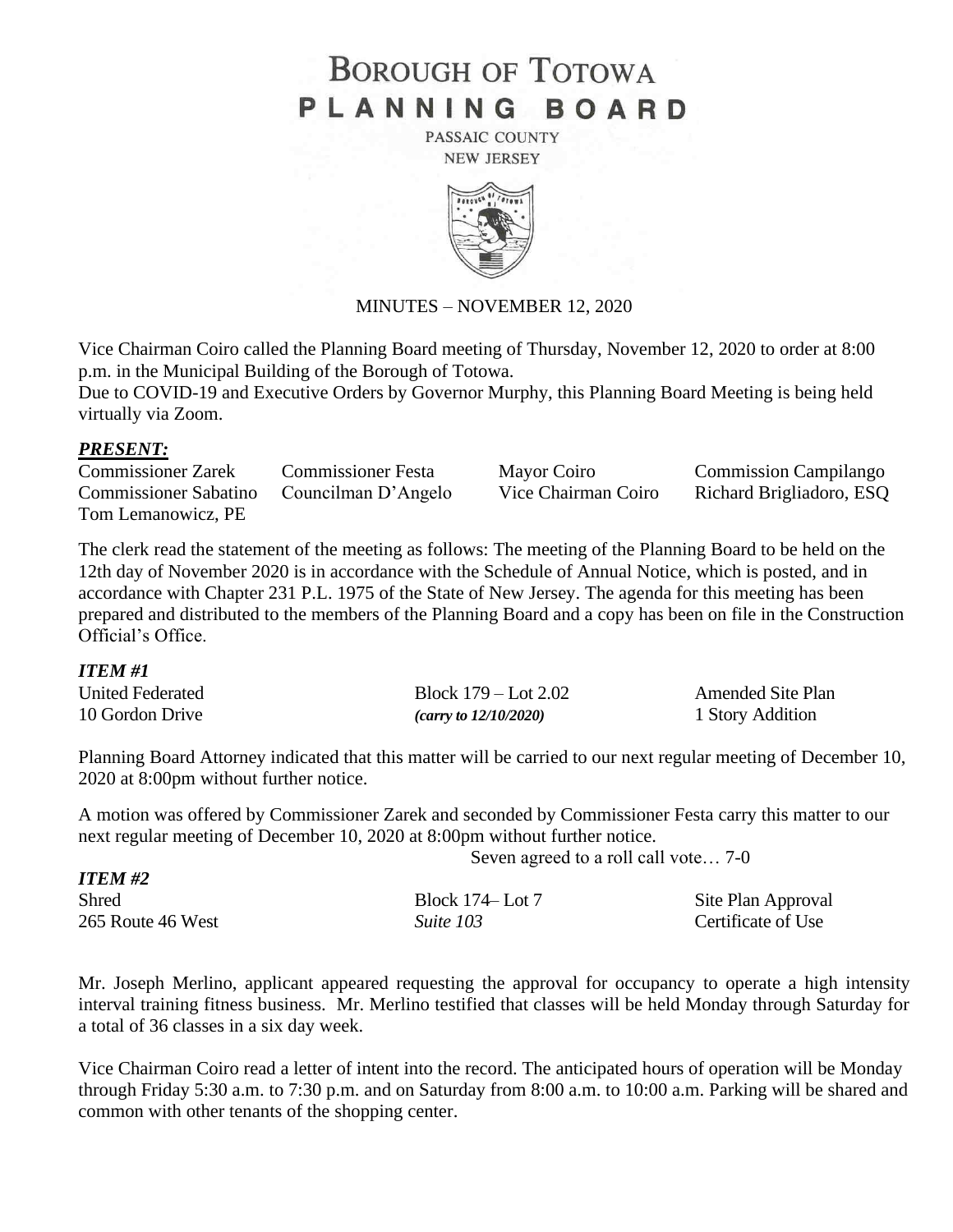## PLANNING BOARD MEETING NOVEMBER 12, 2020 MINUTES CONTINUED PAGE 2

Mr. Merlino testified that he will install a sign 2 feet by 6 feet in the space provided on the existing pylon sign on the Furler Street side of the building in order to reflect the name of the new business. He also indicated that there will be a sign on the door entering the building identifying the name of his business.

A motion was offered by Commissioner Zarek and seconded by Commissioner Festa to approve the minor site plan as presented. This approval is subject to and contingent upon the following conditions and will be memorialized in a Resolution at a future date:

- 1. The construction of internal partitions, exits, entrances and fire safety devices are subject to and require the approval of the fire sub-code official, the fire inspector and the building inspector.
- 2. The applicant will supply the Chief of Police with an emergency contact list and will also obtain the approval of the Police Chief in regards to all alarms and security devices.
- 3. There will be no outside storage of equipment or materials.
- 4. The Applicant will install a sign in the existing free-standing sign on the premises.

Six agreed to a roll call vote… 6-0

A motion was offered by Commissioner Zarek and seconded by Commissioner Festa to admit Commissioner Campilango into the remainder of the meeting.

All In Favor ……. 6-0

#### *ITEM #3*

Cibo Vita Block 169 – Lot 8 Site Plan Approval

25 Madison Road **Certificate of Use** Certificate of Use

Mr. Anthony Fiorello, attorney for the applicant appeared requesting approval of the remainder of space at their current location. The initial lease was for 1/2 of the exiting premises located on a 6.9-acre area of land. However, due to business expansion, Cibo Vita, has now leased the entire building at 25 Madison Road facility for its operation. The applicant is in the business of importing food items, processing, packaging, and distributing them to customers throughout the United States and the world.

Mr. Ortiz, Chief Operating Office testified that in the new portion of the building to be occupied, it will be primarily a rack system for the storage of raw materials. Mr. Ortiz represented that there would be no external changes to the building. The hours of operation are Monday through Friday from 7:00 a.m. to 5:00 p.m., however, the business may operate as late as 8:00 p.m. In addition, the business is open on Saturdays when circumstances require that the building be open.

Mr. Ortiz indicated that there are 180 parking spaces on-site and 12 loading docks. Further there are 65 employees currently located in the first half of the building that is occupied by Cibo Vita. Mr. Ortiz represented that approximately five employees would be located in the additional space which is being occupied as part of this application. Mr. Ortiz stated that there is sufficient on-site parking for the employees.

Mr. Ortiz further testified that there will be no outdoor storage of equipment or materials. Mr. Ortiz also represented that there would be no long term storage of products on the truck. The products on the truck will be loaded and unloaded as soon as practicable. The Applicant is not proposing any changes to signage.

A motion was offered by Commissioner Zarek and seconded by Commissioner Sabatino to approve the amended site plan as presented. This approval is subject to and contingent upon the following conditions and will be memorialized in a Resolution at a future date:

1. The construction of internal partitions, exits, entrances and fire safety devices are subject to and require the approval of the fire sub-code official, the fire inspector and the building inspector.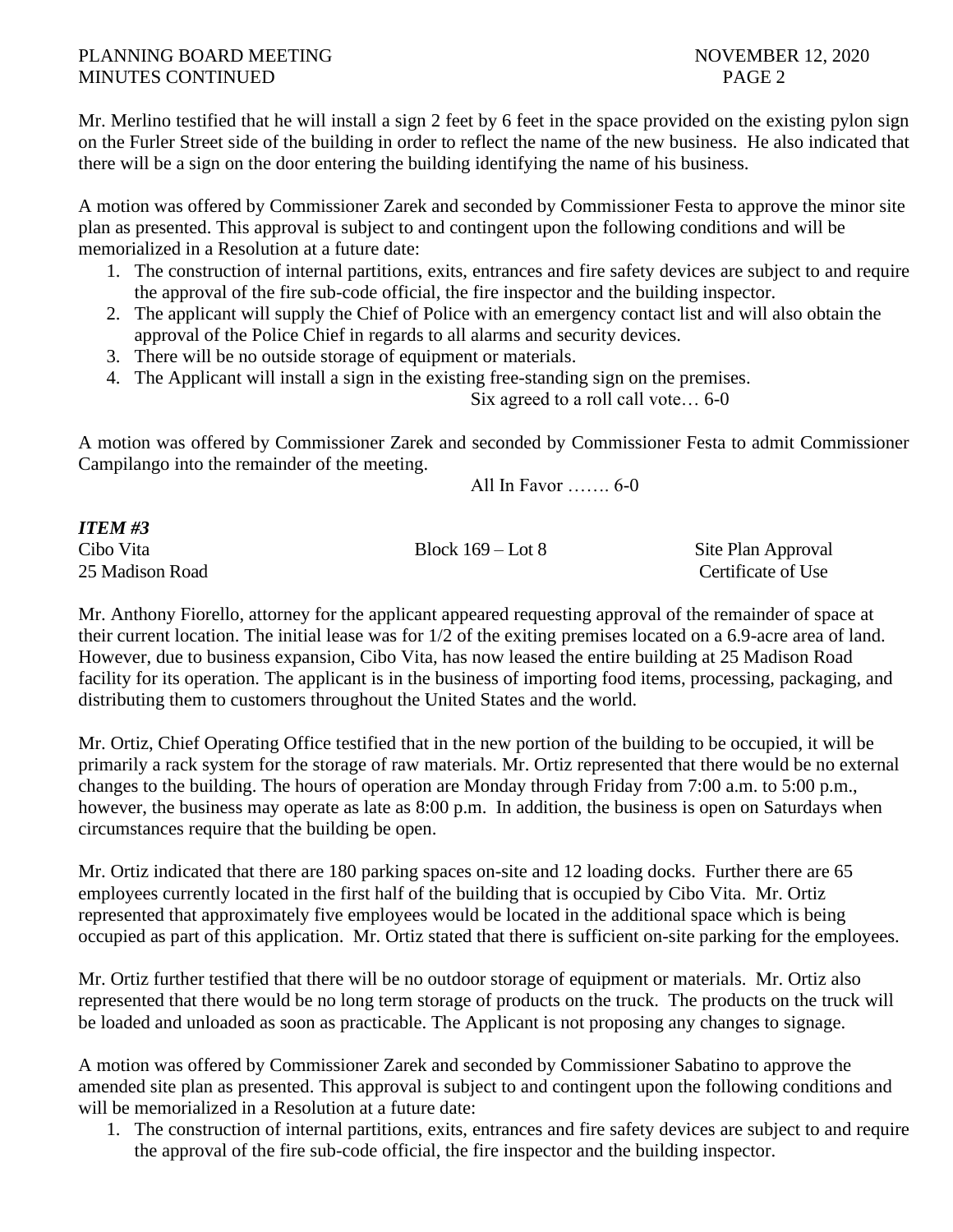- 2. The applicant will supply the Chief of Police with an emergency contact list and will also obtain the approval of the Police Chief in regards to all alarms and security devices.
- 3. There will be no outside storage of equipment or materials.
- 4. The applicant stipulates no trucks or tractor trailers will be allowed to park on the public road. Any trucks or tractor trailers accessing the site must be located either at a loading dock or in the parking lot. Any tractor trailer or truck on-site must comply with New Jersey law regarding idling of vehicles.
- 5. All terms and conditions of the Board's prior Resolution remains in full force and effect except as satisfied or amended and not in conflict with this approval.

Seven agreed to a roll call vote… 7-0

# *ITEM #4*

Hello Fresh Block 158 – Lot 4 Site Plan Approval 8 Vreeland Ave Certificate of Use

Mr. Duncan Prime, attorney for the applicant, and Ms. Joanna Hicks appeared requesting the approval for occupancy of approximately 127,055 sq. ft. of warehouse space for the packaging and distributing an on-line kit delivery service.

Ms. Joanna Hicks testified that she is the head of the United States Fulfilment for the company in North America. She also indicated that she will be in charge of this facility. Ms. Hicks represented that the proposed use is identical to the previous occupant of this space. The Applicant proposes no facade alterations as a result of Hello Fresh occupying the site. Ms. Hicks testified that there would be a breakroom for employees inside the building. Hello Fresh does not contemplate installing any picnic tables outside of the building for use by workers.

Ms. Hicks testified that the hours of operation will be 7:00 a.m. to 5:00 p.m. and then 7:00 p.m. to 5:00 a.m. seven days per week. Ms. Hicks testified that there is a two hour gap in order to safely allow workers on the outgoing shift to leave the premises and workers on the incoming shift to arrive for work. Ms. Hicks testified that there are 125 parking spaces and 400 employees. In order to address the situation, the workers are separated by two shifts. In addition, the company is offering reimbursement to workers who co-share rides to work or who take an uber-type service to go to work. The Applicant contends there is sufficient on-site parking for the proposed occupancy by Hello Fresh.

Ms. Hicks also testified that there are four in-bound loading docks and five outgoing loading docks. She stated that there would be no more than two trailers coming into the loading dock area and two trailers going out from the loading dock area at any one time. Ms. Hicks testified that there will be 53 foot refrigerated trailers on site. Trailers are loaded and unloaded in the span of one hour. The only tractor trailers that would be located on site overnight would be outbound trailers that would be in a loading dock for loading purposes. Inbound deliveries occur during the day and outbound deliveries occur between midnight and 3:00 a.m. Hello Fresh provides for recycling, food refuse and non-food refuse. All refuse and recycling is removed from the site by a private carting service.

Mr. Josh Klein, a licensed professional engineer represented that the proposed use is substantially similar to the previous use that was there. Mr. Klein confirmed that deliveries are scheduled by Hello Fresh. He also represented that it takes one hour to load a truck and one hour to unload a truck. He also highlighted the fact that there is a two hour gap between shifts.

Mr. Klein reviewed Exhibit A-1 and identified it as an aerial of the site which was dated November 12, 2020. Mr. Klein also testified that there are four existing access drives as follows: 1) office; 2) trucks in-bound; 3) outbound driveway; and 4) access to main employee parking area.